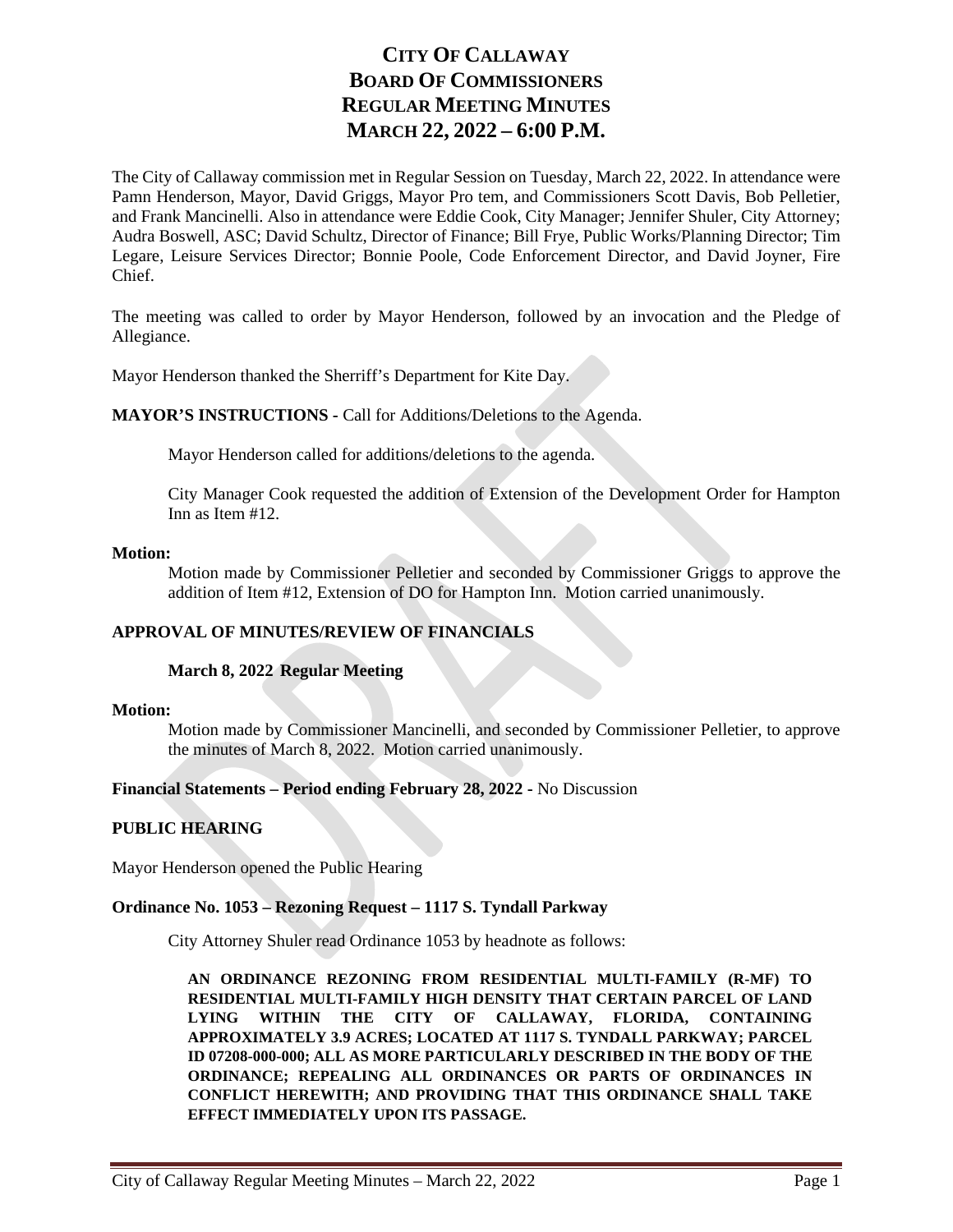Mayor Henderson asked for Public Participation; there was none.

## **Motion:**

Motion made by Commissioner Mancinelli and seconded by Commissioner Pelletier for approval of Ordinance No. 1053. Motion carried unanimously upon roll-call vote.

## **Ordinance No. 1054 – Abandonment of Madian Lane**

City Attorney Shuler read Ordinance 1054 by headnote as follows:

**AN ORDINANCE VACATING AND ABANDONING ALL OF THE CITY OF CALLAWAY'S INTEREST IN MADIAN LANE ALL ACCORDING TO AND APPEARING ON THE CALLAWAY SHORES UNIT ONE PLAT RECORDED IN BAY COUNTY CLERK OF COURTS PLAT BOOK 10 PAGE 81; AS FURTHER ILLUSTRATED ON THE ATTACHED MAP; VESTING TITLE TO SAID PROPERTY IN PERSONS, FIRMS OR CORPORATIONS AS PROVIDED BY LAW; REPEALING ALL ORDINANCES IN CONFLICT HEREWITH AND RECITING AN EFFECTIVE DATE.**

Commissioner Pelletier commented that he did go see the property and felt abandoning the property to be in the best interest of the city.

Commissioner Griggs asked if the City will be obligated to do any more to the property than what has been done over the years if it is abandoned. Discussion ensued.

Mayor Henderson asked for Public Participation.

Robert Belt, 705 Madian Lane, property owner commented in favor of abandonment for him and his neighbors, for cleanup and road access to his house.

Paul Bohac, 7010 Mike Lane, comments read into record by Audra Boswell, ASC, in favor of not abandoning Madian Lane.

#### **Motion:**

Motion made by Commissioner Mancinelli and seconded by Commissioner Pelletier for approval of Ordinance No. 1054. Motion carried 4-1 upon roll-call vote, with Commissioner Griggs voting in opposition.

## **Ordinance No. 1055 – Abandonment of Alleyway on Eleanor**

City Attorney Shuler read Ordinance 1055 by headnote as follows:

**AN ORDINANCE VACATING AND ABANDONING THE CITY OF CALLAWAY'S INTEREST IN THAT CERTAIN PORTION OF THE PLATTED PUBLIC ALLEY BOUNDED ON THE NORTH BY THE SOUTH LINE OF LOTS 1,2,3,4, BLOCK 22, BOUNDED ON THE SOUTH BY THE NORTH LINE OF LOTS 29,30,31,32, BLOCK 22, BOUNDED ON THE WEST BY THE EAST RIGHT OF WAY LINE OF ELEANOR AVENUE, BOUNDED ON THE EAST BY THE SOUTHERLY EXTENSION OF THE EAST LINE OF SAID LOT 4, ALL ACCORDING TO AND APPEARING ON THE PLAT OF CALLAWAY, AS PER PLAT RECORDED IN THE PUBLIC RECORDS OF BAY COUNTY, FLORIDA, AT PLAT BOOK 5, PAGE 1; AS FURTHER ILLUSTRATED ON THE ATTACHED MAP; VESTING TITLE TO SAID PROPERTY IN PERSONS, FIRMS OR CORPORATIONS AS PROVIDED BY LAW; REPEALING ALL ORDINANCES IN CONFLICT HEREWITH AND RECITING AN EFFECTIVE DATE.**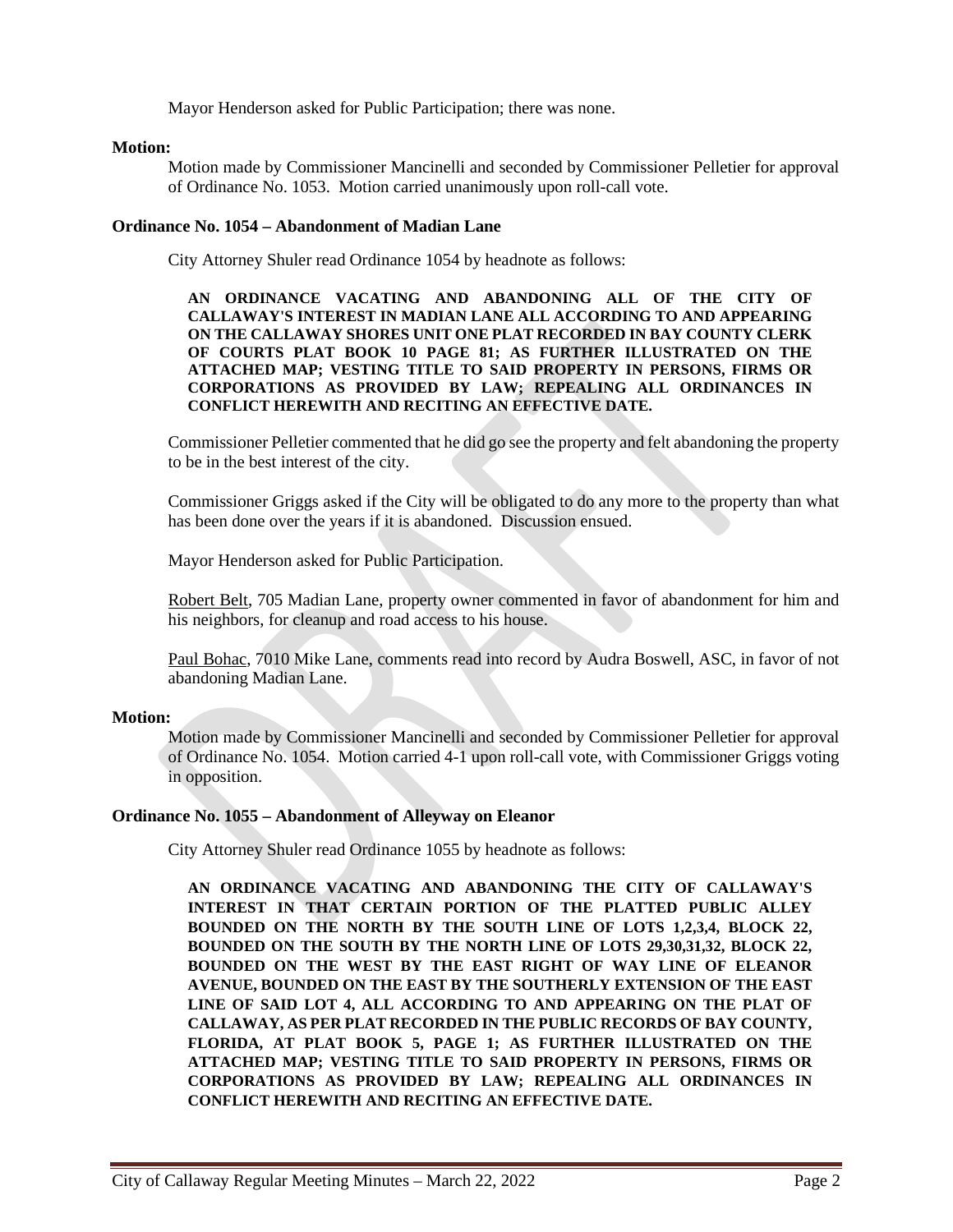Commissioner Davis asked if there were any easements on this alley way. City Manager addressed there are no easements and the other property owners will still have access from the other side.

Mayor Henderson asked for Public Participation; there was none.

## **Motion:**

Motion made by Commissioner Griggs and seconded by Commissioner Mancinelli for approval of Ordinance No. 1055. Motion carried unanimously upon roll-call vote.

## **Ordinance No. 1056 – Corrective Ordinance (1047)**

City Attorney Shuler read Ordinance 1056 by headnote as follows:

**AN ORDINANCE AMENDING ORDINANCE 1047 TO CORRECT AN ERROR IN THE LEGAL DESCRIPTION OF A CERTAIN PARCEL OF LAND LYING WITHIN THE CITY OF CALLAWAY, FLORIDA, CONSISTING OF APPROXIMATELY 6.7 MORE OR LESS ACRES; SAID PARCEL IS LOCATED ON HWY. 22 JUST EAST OF CALLAWAY BAYOU, CALLAWAY, FLORIDA, PARCEL ID 06617-020-000; REPEALING ORDINANCES OR PARTS OF ORDINANCE IN CONFLICT HEREWITH; AND PROVIDING THAT THIS ORDINANCE SHALL TAKE EFFECT AS PROVIDED BY LAW.**

Mayor Henderson asked for Public Participation; there was none.

## **Motion:**

Motion made by Commissioner Mancinelli and seconded by Commissioner Pelletier for approval of Ordinance No. 1056. Motion carried unanimously upon roll-call vote.

## **Ordinance No. 1057– Corrective Ordinance (1048)**

City Attorney Shuler read Ordinance 1057 by headnote as follows:

**AN ORDINANCE AMENDING ORDINANCE 1048 TO CORRECT AN ERROR IN THE LEGAL DESCRIPTION OF A CERTAIN PARCEL OF LAND LYING WITHIN THE CITY OF CALLAWAY, FLORIDA, CONSISTING OF APPROXIMATELY 6.7 MORE OR LESS ACRES; SAID PARCEL IS LOCATED ON HWY. 22 JUST EAST OF CALLAWAY BAYOU, CALLAWAY, FLORIDA, PARCEL ID 06617-020-000; REPEALING ORDINANCES OR PARTS OF ORDINANCE IN CONFLICT HEREWITH; AND PROVIDING THAT THIS ORDINANCE SHALL TAKE EFFECT AS PROVIDED BY LAW.**

Mayor Henderson asked for Public Participation; there was none.

#### **Motion:**

Motion made by Commissioner Griggs and seconded by Commissioner Mancinelli for approval of Ordinance No. 1057. Motion carried unanimously upon roll-call vote.

Mayor Henderson closed the Public Hearing.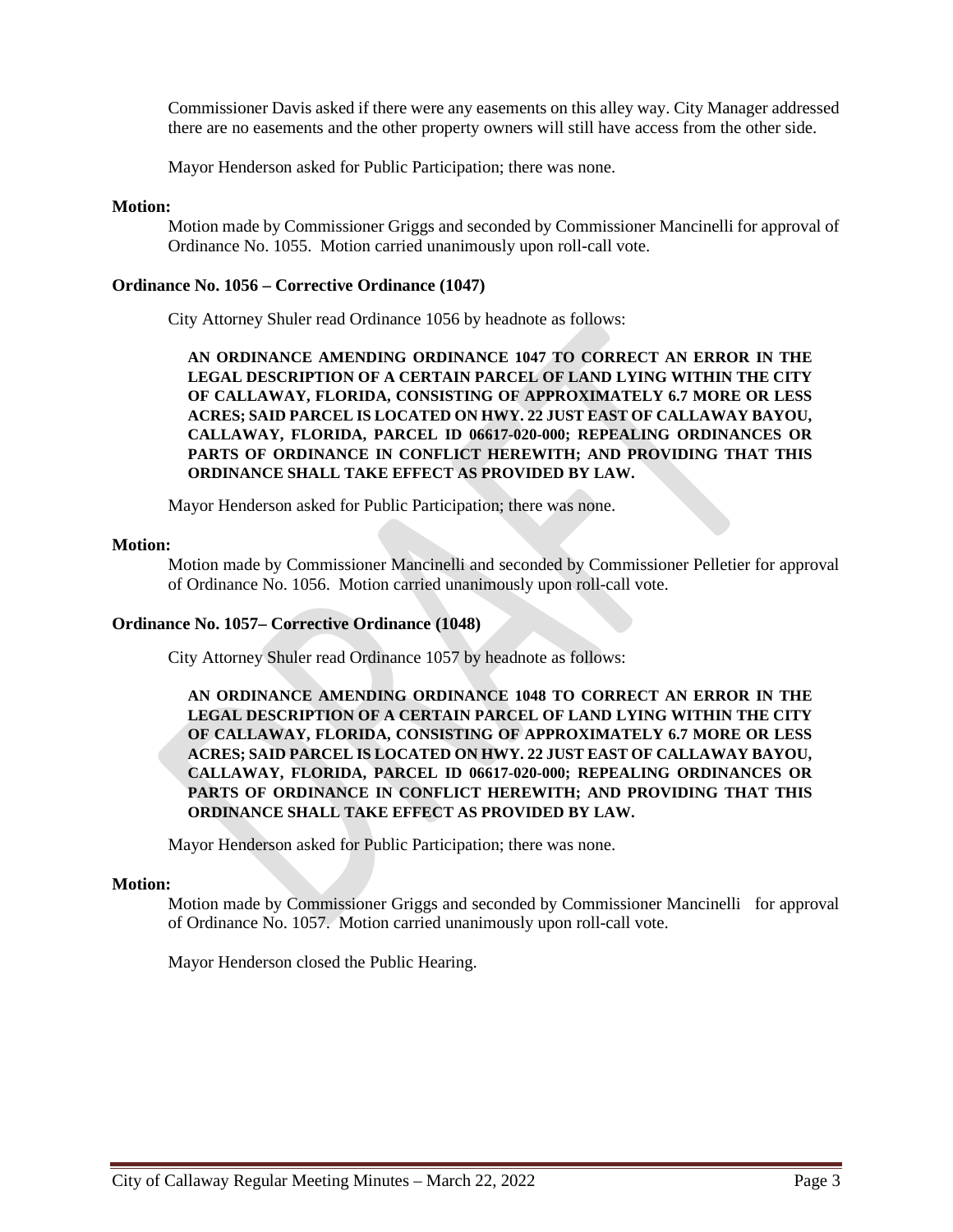## **REGULAR AGENDA**

## **Award of Bid No. PW2022-01 Berthe Ave. Lift Station Installation**

Audra Boswell, ASC reviewed that on Wednesday, January 5, 2022, staff issued an Invitation to Bid for the S. Berthe Fiberglass Lift Station. Two proposals were received as follows:

| <b>Marshall Brothers</b> | \$576,600.00 | 180 Day Completion |
|--------------------------|--------------|--------------------|
| 2. Royal American        | \$547,894.00 | 180 Day Completion |

In regard to Bid Line Item #1 – General Provisions, which was limited to 5% of the total contract amount, both bidders exceed this amount. Following negotiations with the low bidder, Royal American, that item was reduced to the 5% max, bringing the total final bid to \$506,407.97.

It is the recommendation of staff and the Engineer of Record to award the bid to Royal American for the not-to-exceed amount of \$506,407.97.

Mayor Henderson asked for Public Participation; there was none.

#### **Motion:**

Motion made by Commissioner Mancinelli and seconded by Commissioner Pelletier for approval to move forward with Award of Bid to Royal American. Motion carried unanimously.

## **CEI Task Orders – Cherry Street and Jan & Genevieve Drainage Projects**

City Manager reviewed the three projects and task orders for CEI of the projects. He recommended issuing the task orders with a not to exceed cost.

DRMP: Cherry Street Resurfacing, Sidewalks & Drainage Improvements

Baskerville–Donovan: Jan Dr. & Genevieve Avenue Drainage

Mayor Henderson asked for Public Participation; there was none.

#### **Motion:**

Motion made by Commissioner Mancinelli and seconded by Commissioner Pelletier for approval of CEI Task Orders to DRMP and Baskerville-Donovan. Motion carried unanimously.

## **Professional Services Agreement Renewals**

City Manager advised in 2017 staff issued request for qualifications for professional engineers. Five finalists were evaluated and those are Baskerville-Donovan, Dewberry, DRMP, McNeil Carrol and Panhandle Engineering. There are many current projects going and these contracts are due to either to go back out to RFQ for new engineers or the City has the right to do a five-year extension. We are pleased with our engineers and staff recommend we renew the contract for an additional five years with our current engineers. Brief discussion ensued.

Mayor Henderson asked for Public Participation; there was none.

#### **Motion:**

Motion made by Commissioner Mancinelli and seconded by Commissioner Griggs for approval of Agreement Renewals. Motion carried unanimously.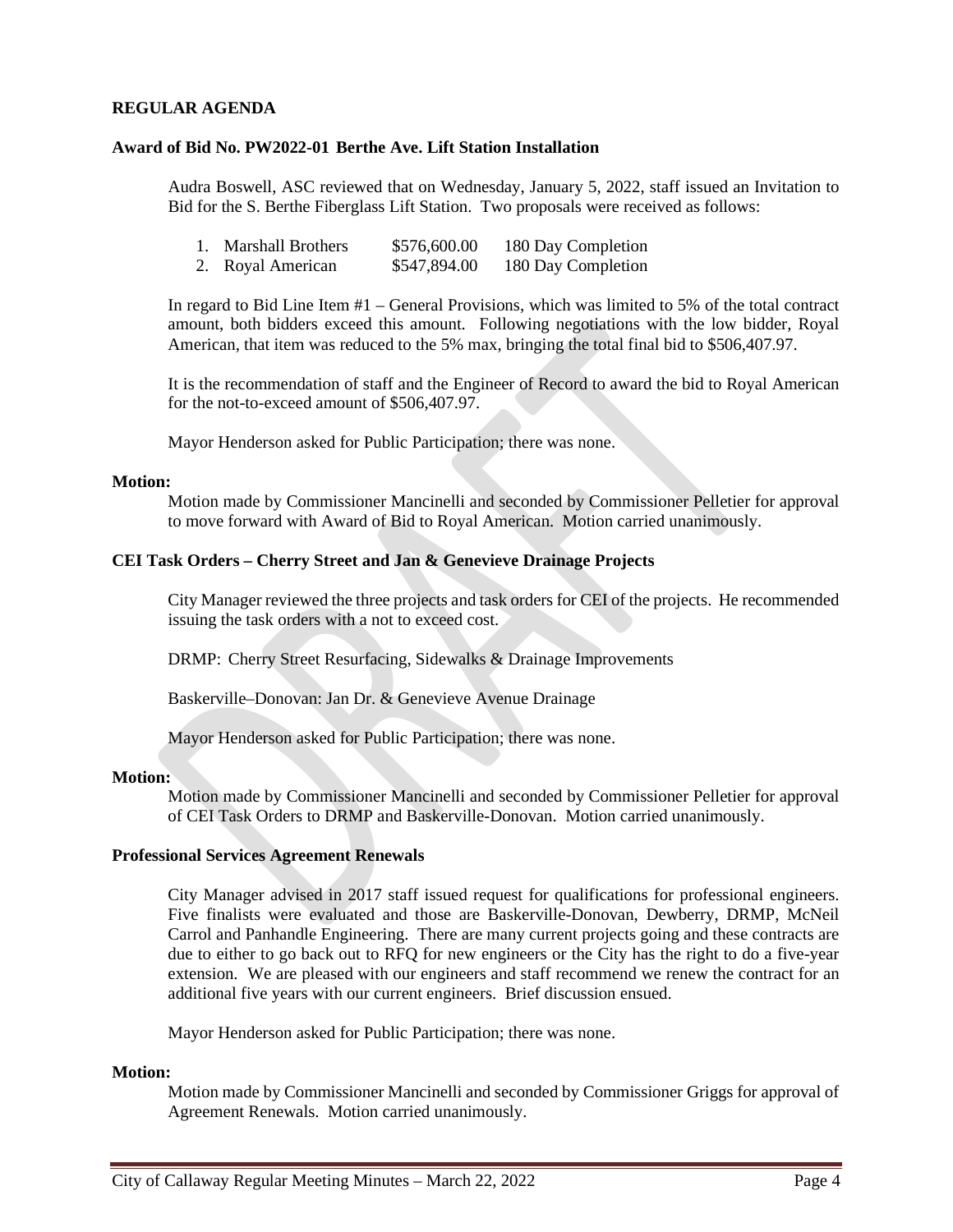## **Garbage Haulers Agreement Renewals**

City Manager reviewed and advised this is our three (3) year renewal for the permits to service the citizens. All have returned their applications for renewal.

Letters will be sent with copies of their agreements reminding them that the Commission gave notice in 2020 of a three-year notice of intent to possibly go to a single hauler.

Commissioner Pelletier commented that he has received complaints about the start time, and if that was specifically in the City Ordinance. City Manager advised that it is in the Ordinance and is being addressed by Code Enforcement concerning the start times, and we will look at addressing in the letter being sent out to the haulers. Discussion ensued.

Commissioner Griggs commented that our Ordinance says put everything you can in a 96 gallon can and asked if the haulers providing this 96-gallon can; discussion continued.

Mayor Henderson asked for Public Participation.

Don Hennings, 431Tanya Pass, commented on the garbage can lids not being closed all the way due to garbage can being too full and garbage blowing everywhere.

#### **Motion:**

Motion made by Commissioner Mancinelli and seconded by Commissioner Pelletier for approval of Agreement Renewals. Motion carried unanimously.

## **Mutual Aid Agreement Callaway Fire Department & Panama City Beach FD**

City Manager and Chief Joyner reviewed the Mutual Aid Agreement with Panama City Beach.

Commissioner Mancinelli commented that the Fire Department responded so quickly professionally and did a fantastic job during the fires. Brief discussion ensued.

Mayor Henderson asked for Public Participation; there was none.

#### **Motion:**

Motion made by Commissioner Mancinelli and seconded by Commissioner Pelletier for approval of Mutual Aid Agreement. Motion carried unanimously.

## **Playground Equipment Brittney Woods & Callaway Recreational Complex**

City Manager reviewed and advised Tim Legare has been working on the procurement of the playground equipment. The break down for funding is between the CRA and general fund. There is a shortfall at the Sports Complex but due to some Leisure Services capitals not being available for purchase during the fiscal year, and short staffing in the first quarter of the year, it can be funded without any budget amendments.

Mayor Henderson asked if all of this will be ADA accessible. City Manager and Director Legare addressed.

City Manager and Director Shultz advised that this was approved in the Budget and in the CRA Budget.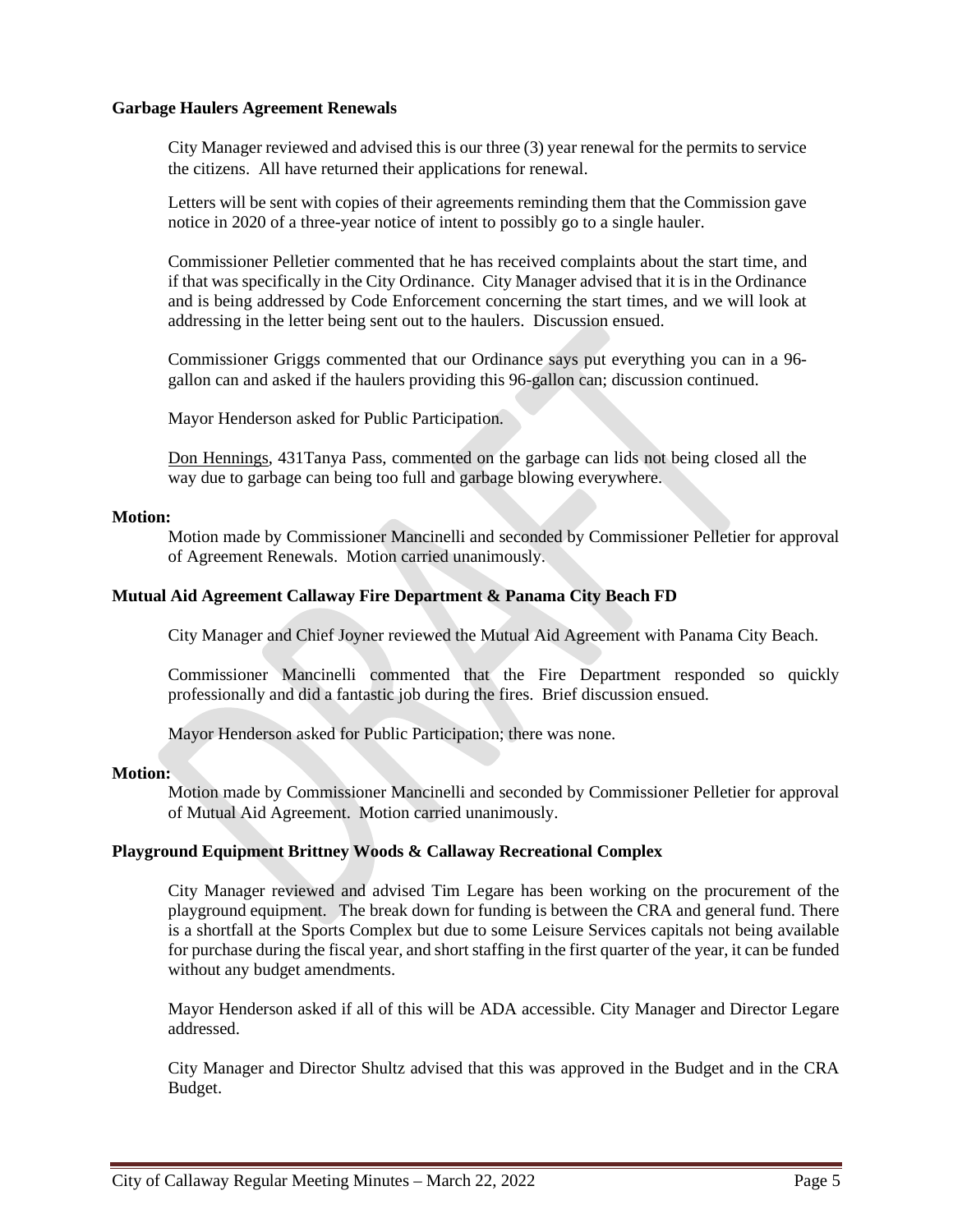Commissioner Pelletier asked about the grand opening for Veteran's Park. City Manager advised it will happen once the additional equipment has been installed.

Mayor Henderson asked for Public Participation; there was none.

## **Motion:**

Motion made by Commissioner Mancinelli and seconded by Commissioner Pelletier for approval of playground equipment at Brittany Woods & Callaway Recreational Complex. Motion carried unanimously.

## **Development Order Extension – Hampton Inn Hotel at 920 N. Tyndall Parkway**

City Manager advised in 2017 Commission approved the DO for Hampton Inn on Tyndall Pkwy. On March 10, 2020, Commission approved a 2-year extension to the DO, which has since expired. The Developer has requested another 2-year extension.

Planning Director Frye advised the owners have several reasons why they haven't started yet. One of those being they are in negotiations with Hampton Inn on the design, and all that has to be approved.

Commissioner Mancinelli asked about changes they are negotiating. Director Frye addressed the changes being made, which does not change the footprint or infrastructure. It is changing the signage, cabinetry, and color of linens. Discussion ensued.

Mayor Henderson asked for Public Participation; there was none.

#### **Motion:**

Motion made by Commissioner Mancinelli and seconded by Commissioner Davis for approval of DO Extension for Hampton Inn Hotel. Motion carried unanimously.

#### **PRESENTATIONS**

Deputy McKenzie reviewed statistics for February 2022. He gave a brief update regarding Kite Day, thanking Leisure Services and the Fire Department for all their help.

# **COMMISSION/STAFF COMMENTS**

#### **Pamn Henderson, Mayor**

• FPL – wants City to join other neighboring cities in sending a letter to FPL for review/investigation of rate increase. City Manager addressed.

#### **Scott Davis, Commissioner Ward I**

• Gore Park – adding park equipment. City Manager addressed.

#### **David Griggs, Commissioner Ward II**

• Speed Limit Signs for Fox. City Manager will check on it.